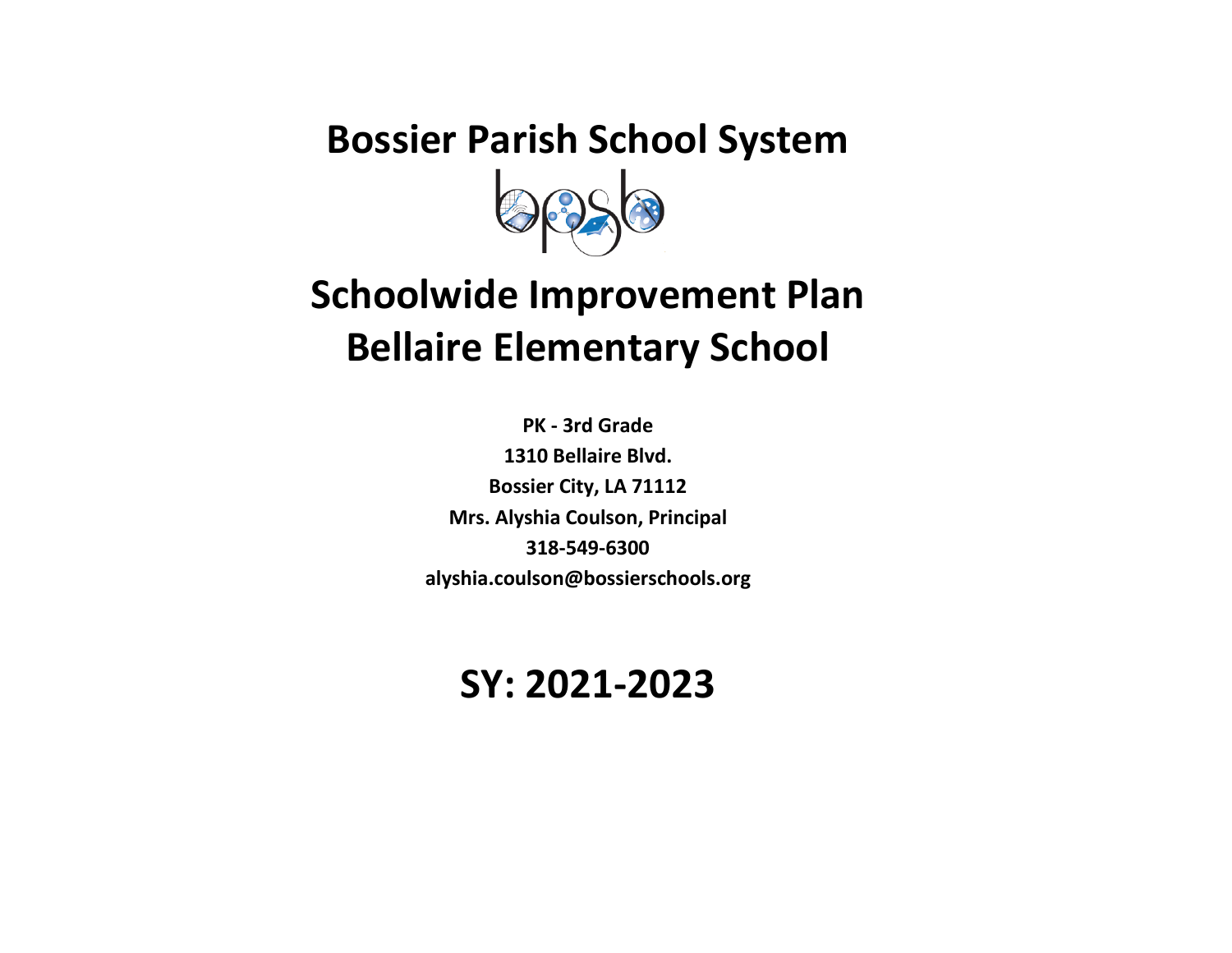#### **Table of Contents**

<span id="page-1-0"></span>

| Louisiana Department of Education: Believe to Achieve - Educational Priorities | 3              |
|--------------------------------------------------------------------------------|----------------|
| District Vision and Mission Statement                                          | 3              |
| <b>School Vision and Mission Statement</b>                                     | 3              |
| Schoolwide Plan Assurances                                                     | 4              |
| 1.1 Family and Stakeholder Involvement (required element)                      | 5              |
| 1.2 Comprehensive Needs Assessment Summary Report (required element)           | $\overline{7}$ |
| Goals                                                                          | 9              |
| 1.3 Strategies for Improvement (Required Element)                              | 10             |
| 1.3 Strategies for Improvement (Required Element)                              | 12             |
| 1.4 Student Support Services (Required Element)                                | 14             |
| 1.5 Student Opportunities (Optional Element)                                   | 15             |
| 1.6 Multi-Tiered Systems of Support for Behavior (Optional Element)            | 16             |
| 1.7 Professional Development (Optional Element)                                | 17             |
| 1.8 Student Transition (Optional Element)                                      | 18             |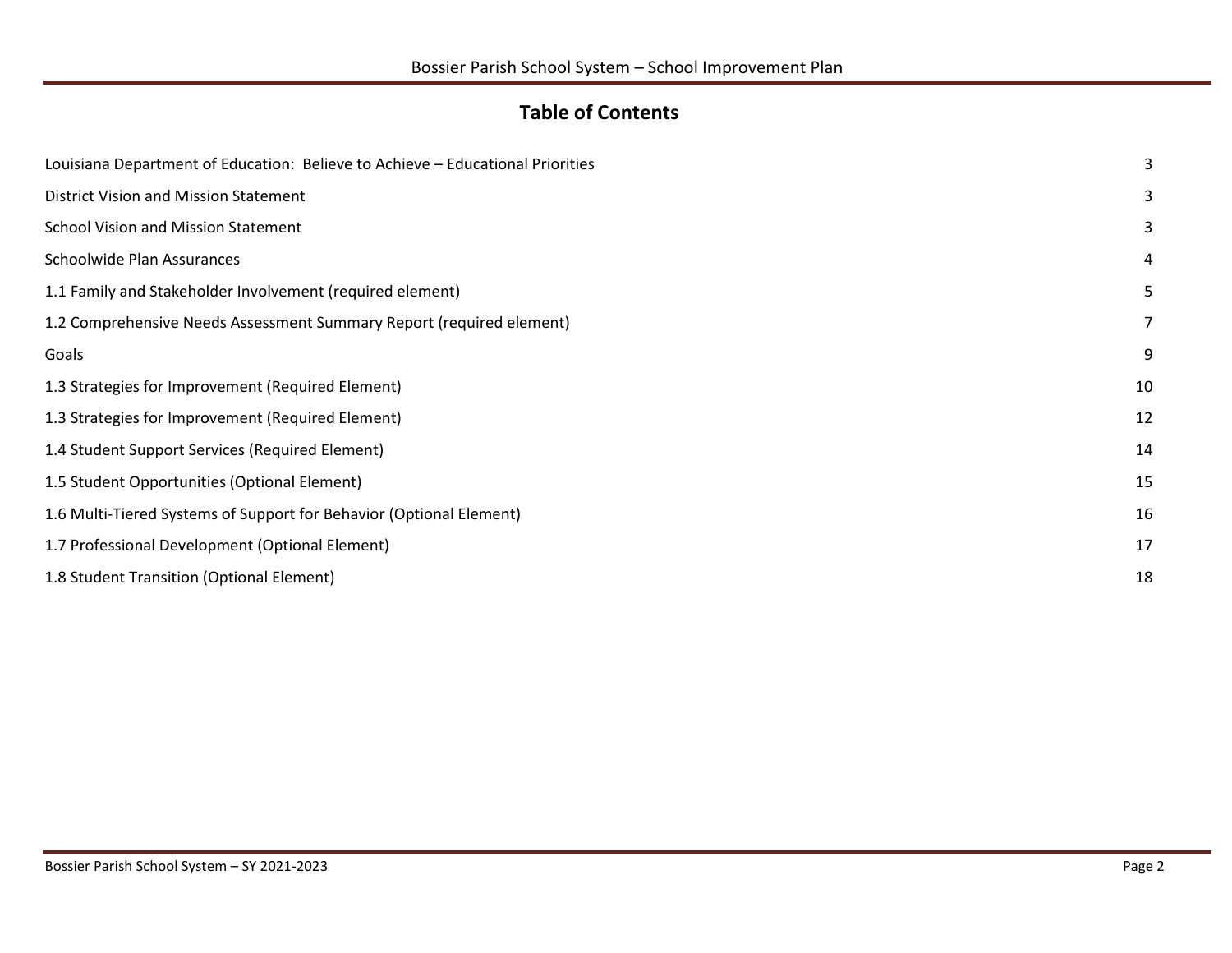#### <span id="page-2-2"></span>**Louisiana Department of Education: Believe to Achieve – Educational Priorities**

- 1. Students enter Kindergarten ready
- 2. Students will achieve mastery level on third-grade assessments and enter fourth grade prepared for grade-level content
- 3. Students will achieve mastery level on eighth-grade assessments and enter ninth grade prepared for grade-level content
- 4. Students will graduate on time
- 5. Graduates will graduate with a college and/or career credential
- 6. Graduate eligible for a TOPS award

#### <span id="page-2-0"></span>**District Vision and Mission Statement**

- *Vision:* Win the Day; Every Student, Every Way
- *Mission:* We EMPOWER All Through...Engagement | Motivation | Purpose | Opportunities | Welcoming | Excellence | Relationships

#### <span id="page-2-1"></span>**School Vision and Mission Statement**

- *Vision:* To provide our students with the best lower elementary education possible in order to create a foundation for life-long learning.
- *Mission:* To inspire all students to reach their maximum potential through rigorous curriculum and assessments, PBIS expectations, a variety of teaching strategies, and enrichment opportunities.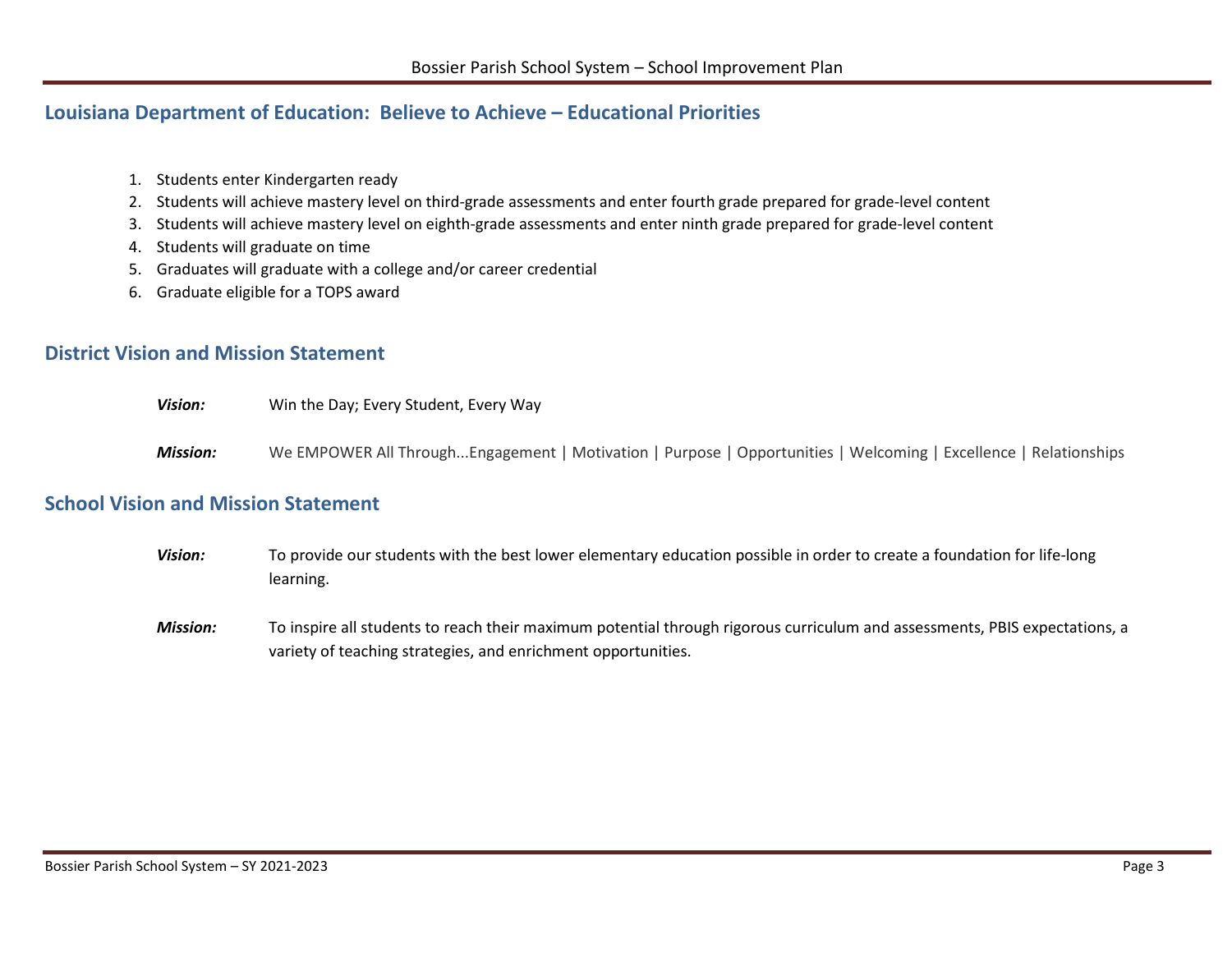#### **Schoolwide Plan Assurances**

- The plan referenced in the Schoolwide Plan was developed with the involvement of parents and other community stakeholders.
- The plan was initially developed during a one-year period, unless the LEA, in consultation with the school, determined that less time was needed to develop and implement a schoolwide plan.
- The school will regularly monitor and revise the plan as necessary to ensure that all students are provided opportunities to meet Louisiana's challenging academic standards.
- The plan is available to the LEA, parents, and the public, is in an understandable and uniform format and, to the extent practicable, is provided in a language that parent/guardians can understand.
- Where appropriate, the plan was developed in coordination with other federal, state, and local services, resources, and programs, and where applicable, consistent with Comprehensive Intervention Required (CIR) or Urgent Intervention Required (UIR) activities.
- I hereby certify that this plan contains the three required components as mandated by Every Student Succeeds Act:
	- o Element 1: Evidence of the use of a comprehensive needs assessment. The comprehensive needs assessment is based on academic information about all students in the school, including at risk students; students from diverse racial and ethnic groups; students with disabilities; English Learners (ELs) and migrant students.
	- o Element 2: Evidence of the use of strategies for improvement. Schoolwide strategies are essential to the schoolwide planning process. Using the information from the comprehensive needs assessment, the schoolwide plan must describe the strategies the school will implement to address its needs, including a description of how the strategies will:
		- provide opportunities for all children including each subgroup of students, to meet state standards,
		- use effective methods and instructional strategies that strengthen the academic program,
		- increase the amount and quality of learning time and help provide an enriched and accelerated curriculum, which may include programs,
		- activities, and courses necessary to provide a well-rounded education, and
			- include strategies to address the needs of all children in the school, but particularly the needs of children at risk of not meeting the state standards.
	- o Element 3: Evidence of student support services: ESSA considers the integration of direct and support services as a means of helping at risk students meet state standards. Similarly, but more student specific in nature, services and supports are readily provided under the Individuals with Disabilities Education Act (IDEA) as part of receiving a free appropriate public education. Under new ESSA requirements, counseling services, mental health programs, specialized instructional support services, and mentoring services should be considered and made available to students if the need is present in the comprehensive needs assessment results.
- I further certify that the information in this assurance is true and correct to the best of my knowledge.

| Alyshia Coulson (Nov 11, 2021 15:21 CST)                 | Principal                    | Nov 11, 2021 | Date |
|----------------------------------------------------------|------------------------------|--------------|------|
| MohlBerry -<br>Nichole Bourgeois (NV 11, 2021 16:14 CST) | Director of Federal Programs | Nov 11, 2021 | Date |
| Mitch Downey (Nov 1, 2021 17:04 CST)                     | Superintendent               | Nov 11, 2021 | Date |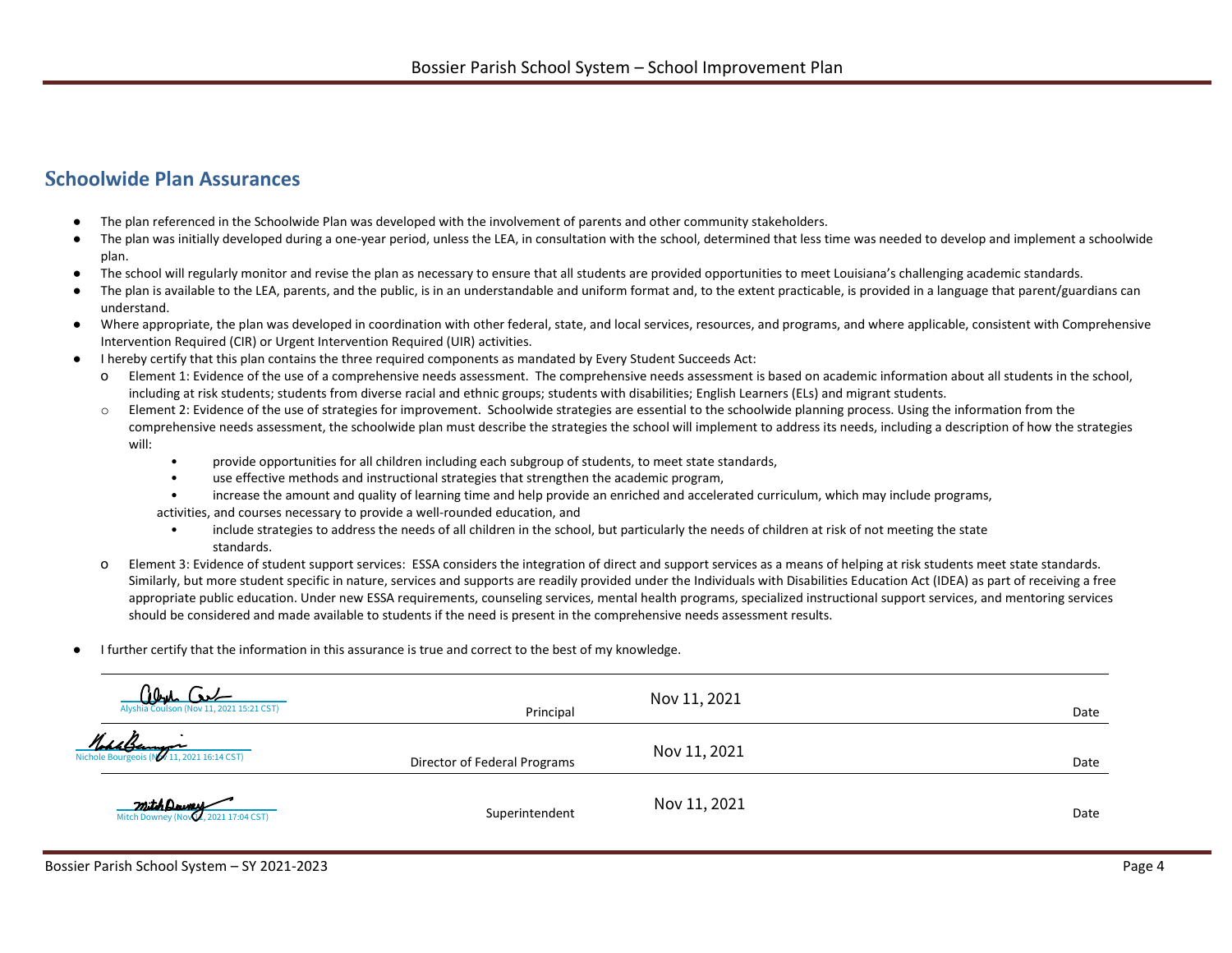#### <span id="page-4-1"></span><span id="page-4-0"></span>**1.1 Family and Stakeholder Involvement (required element)**

Describe how the school prepared a diverse group of families/parent leaders (including parents of English Learners and students with disabilities) to provide input on the development of the schoolwide plan by offering or connecting families/parents to training on analyzing data or curriculum and assessments. Please provide examples of changes made to the schoolwide plan based on input from families/parents.

**Response: We created a powerpoint comparing our overall SPS, overall mastery & above percentages, and the subgroup mastery and above percentages for the 2018-2021 school years. This information was sent to all parents through SchoolMessenger in September of 2021. All subsequent feedback was considered in the creation of the Bellaire School Improvement Plan. All feedback we received was in support of our goals, objectives, and future plans. No additional suggestions were provided.**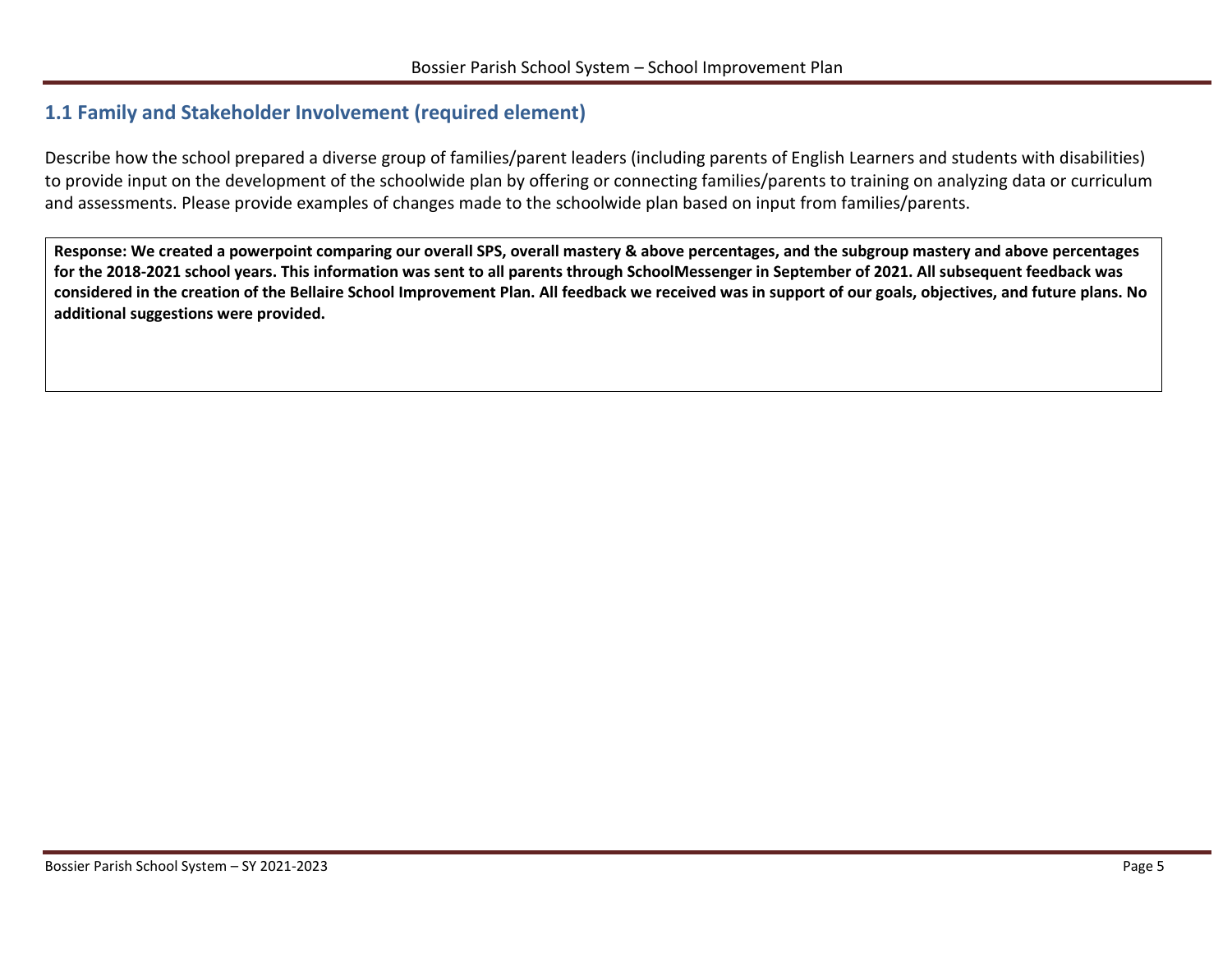### **Comprehensive Needs Assessment – Sample Data Collection**

| Data Type<br>Stakeholder | Cognitive<br>(Examples)                                                                                                                                                                                                             | Attitudinal<br>(Examples)                                                                                                               | <b>Behavioral</b><br>(Examples)                                                   | Archival<br>(Examples)                                                                                                                                          |
|--------------------------|-------------------------------------------------------------------------------------------------------------------------------------------------------------------------------------------------------------------------------------|-----------------------------------------------------------------------------------------------------------------------------------------|-----------------------------------------------------------------------------------|-----------------------------------------------------------------------------------------------------------------------------------------------------------------|
| Administrators           |                                                                                                                                                                                                                                     | <b>Administrator Questionnaire</b><br>$\bullet$<br>and/or Interview                                                                     | Attendance Data<br>$\bullet$                                                      | Demographic Data<br>$\bullet$                                                                                                                                   |
| <b>Teachers</b>          |                                                                                                                                                                                                                                     | <b>Faculty Survey</b><br>$\bullet$<br>Teacher Questionnaire and/or<br>$\bullet$<br>Interview<br><b>Faculty Focus Group</b><br>$\bullet$ | <b>Classroom Observations</b><br>$\bullet$<br><b>Attendance Data</b><br>$\bullet$ | Demographic Data<br>$\bullet$                                                                                                                                   |
| <b>Students</b>          | <b>DIBELS Data</b><br>$\bullet$<br><b>IRLA Data</b><br>$\bullet$<br>LEAP 2025 Data<br><b>ACT Data</b><br>$\bullet$<br><b>Benchmark Assessment</b><br>$\bullet$<br>Data<br>IEP Progress Data<br>$\bullet$<br><b>Graduation Rates</b> | <b>Student Survey</b><br>$\bullet$<br><b>Student Focus Group</b><br>$\bullet$                                                           | Discipline Data<br>$\bullet$<br><b>Attendance Data</b><br>$\bullet$               | <b>School Performance</b><br>$\bullet$<br>Score Data<br>Demographic Data<br>$\bullet$<br>Subgroup Component<br>$\bullet$<br>Data<br>CIR/UIR status<br>$\bullet$ |
| Parents                  |                                                                                                                                                                                                                                     | <b>Parent Survey</b><br>$\bullet$<br><b>Parent Focus Group</b><br>$\bullet$                                                             | <b>Attendance Data</b><br>$\bullet$                                               | Demographic Data<br>$\bullet$                                                                                                                                   |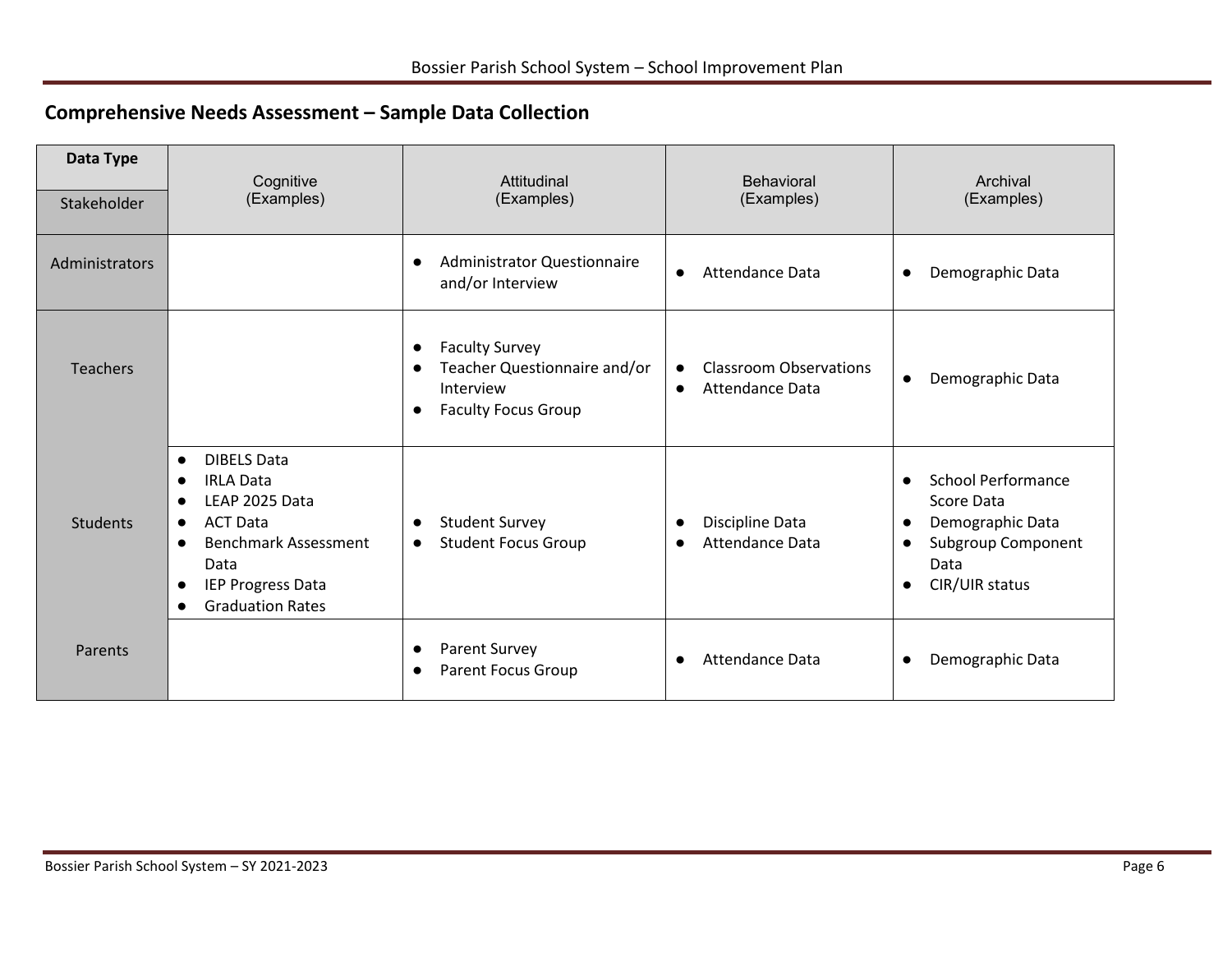#### <span id="page-6-1"></span><span id="page-6-0"></span>**1.2 Comprehensive Needs Assessment Summary Report (required element)**

- Strengths and Weaknesses are derived from cognitive student data: the "**what**." Strengths and weaknesses determine areas of focus that lead to goals objectives.
- Contributing Factors are derived from specific cognitive student data, and all attitudinal, behavioral, and archival data: the "**why**." Contributing Factors determine selected strategies that lead to specific implementation activities (the Action Plan).

To ensure the schoolwide plan best serves the needs of all students, especially high need students who are failing, or are at-risk of failing, the school must conduct a comprehensive needs assessment. The results of data analysis must guide strategies to improve academic performance and close achievement gaps.

Summarize the results and conclusions from the comprehensive needs assessment, including the school-level results for applicable data points listed under critical goals in Believe to Achieve: Educational Priorities, e.g. *percentage of students on or above grade level in literacy by subgroup*.

|               | <b>STRENGTHS</b>                                        | <b>DATA SOURCE</b>              |
|---------------|---------------------------------------------------------|---------------------------------|
|               | Math - Additional & Supporting Content (79% Proficient) | 2021 LEAP 2025                  |
| ⌒<br><u>.</u> | Reading - Vocabulary (71% Proficient)                   | 2021 LEAP 2025                  |
| ر             | Social Studies - Civics (67%)                           | 2021 LEAP 2025                  |
| 4.            | Science - Investigate (70%)                             | 2021 LEAP 2025                  |
|               | PBIS - SET Visit January 2020 Tier I 97%; Tier II 96%   | District SET documents/TFI tool |

#### **Strengths: Contributing Factors - Narrative**

- 1.) Contributing factors include implementation of Tier 1 ZEARN/Eureka Curriculum as well as consistent use of Google Classroom, ZEARN interactive program, Reflex fluency practice, and district virtual lesson database to provide accessible learning to quarantined students.
- 2.) Contributing factors include the implementation of vocabulary rich text in the Tier 1 ARC and Guidebook curricula; implementation of IRLA RTI at least four times per week in all grade levels, and the implementation of the School Pace Data tracking tool for monitoring individual student reading progress. In addition, ARC/IRLA professional development and coaching has had a significant impact on ELA LEAP growth. On-Course assessments have positively impacted our ability to analyze data in order to drive instructional practices.
- 3.) Contributing factors include the implementation of DBQs as well as interactive Pear Deck lessons for engagement. The teachers implemented LDOE scope and sequence document and district pacing. In addition, On-Course assessments were given consistently and results were analyzed. Teachers had students write to explain how content related to the seven key themes.
- 4.) Contributing factors include the implementation of Tier 1 Amplify Curriculum.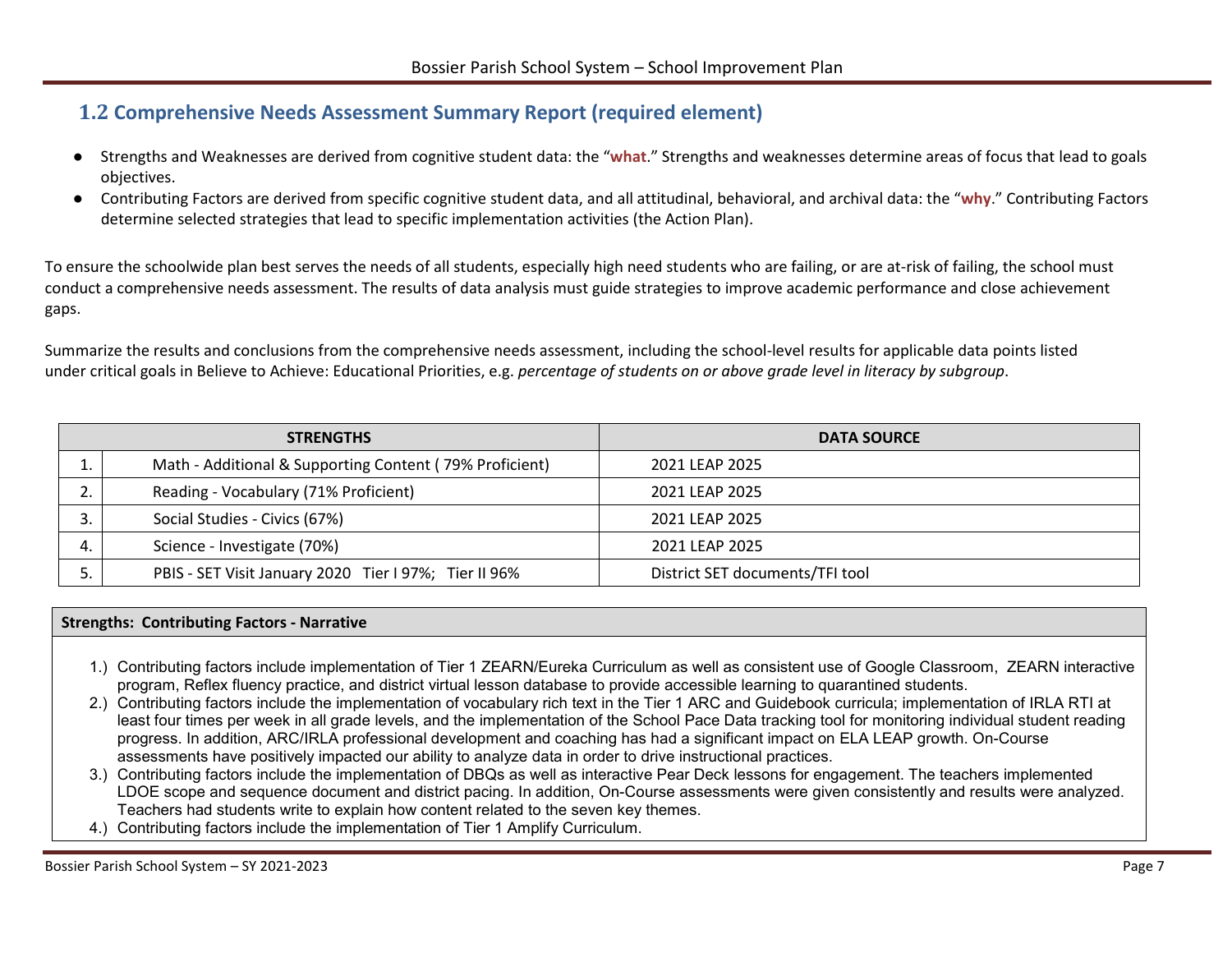<span id="page-7-1"></span>5.) Contributing factors include the implementation of highly effective Tier I and Tier II teams as well as consistent school-wide implementation of the PBIS system. Student, parent, and faculty surveys show the PBIS system is effective and used with fidelity. In addition, we had less than a 1% suspension rate which resulted in less instructional time lost.

| <b>WEAKNESSES</b>                                             | <b>DATA SOURCE</b> |  |
|---------------------------------------------------------------|--------------------|--|
| Reading - Written Expression (16% Strong Command)             | 2021 LEAP 2025     |  |
| Math - Solve Problems with Any Operation (39% Strong Command) | 2021 LEAP 2025     |  |
| Science - Reason Scientifically (30% Strong Command)          | 2021 LEAP 2025     |  |
| Social Studies - Economics (26% Strong Command)               | 2021 LEAP 2025     |  |
|                                                               |                    |  |

#### **Weaknesses: Contributing Factors - Narrative**

- Contributing factors include the inability to implement hands-on experimentation for elementary age learners due to COVID prevention protocols and guidelines; lack of professional development regarding rigor and performance expectations of the new version of the LEAP 2025 Science assessment; lack of consistent implementation and analysis of Amplify Science Benchmark assessments.
- Contributing factor is the lack of professional development in the implementation of the Writing Revolution program. Loss of time for writing instruction in prior grade level due to school closure. The 4th nine weeks is when 2nd grade begins the shift to multi-paragraph essay writing.
- Contributing factor is an inability to maintain consistent and effective pacing due to shifts to and from virtual and face-to-face learning due to COVID pandemic.
- The inability to facilitate a Walk to RTI system which included Social Studies interventions contributed to a loss of instructional support.
- <span id="page-7-0"></span>• Contributing factors include inability to maintain consistent and effective pacing due to shifts to and from virtual and face-to-face learning due to the COVID pandemic; challenges in providing consistent and effective math RTI for students due to COVID prevention protocols and guidelines.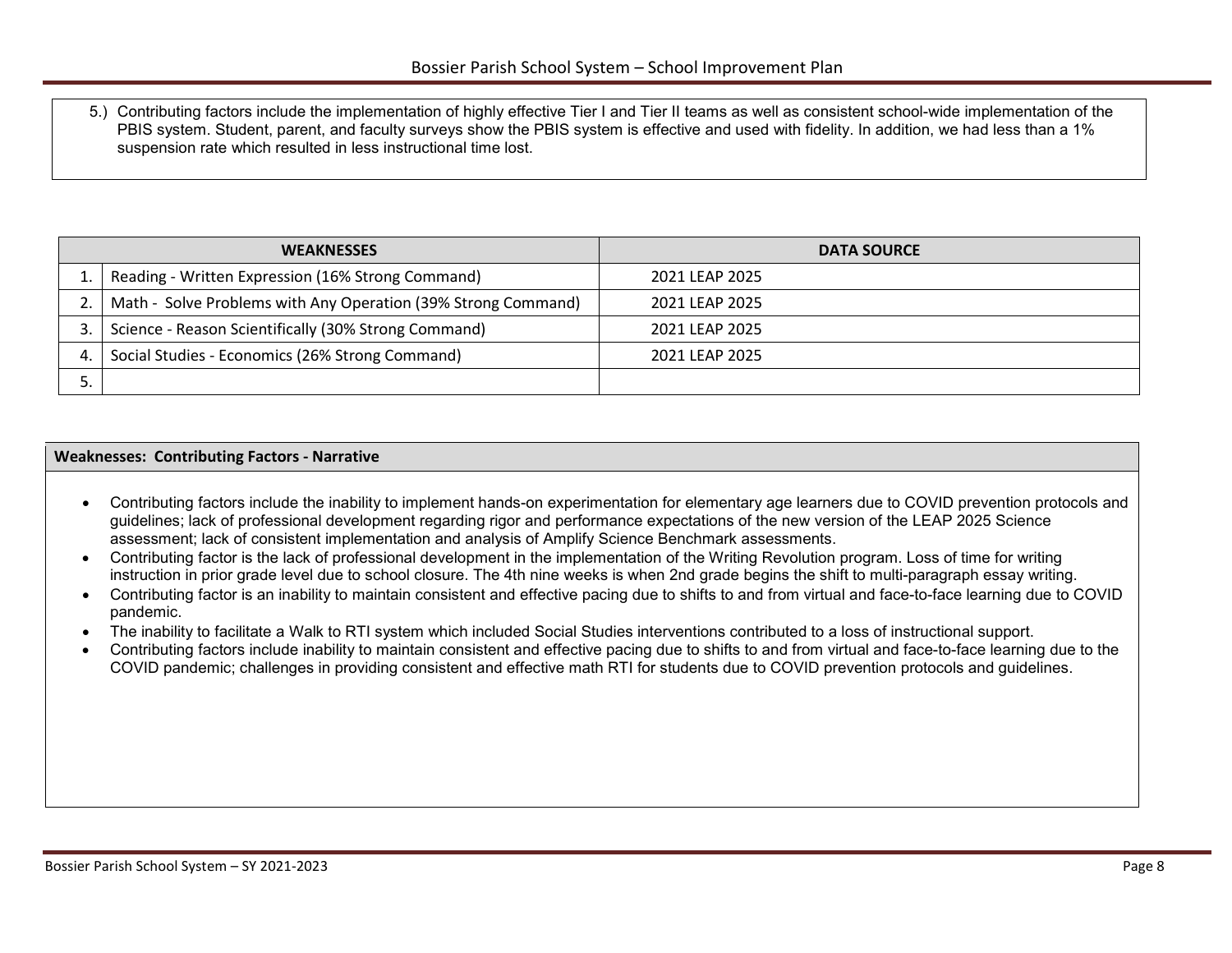#### **Goals**

- **School Goal:** (A goal states the general education outcome for the school. Each goal should: 1) clearly state the direction for school improvement, 2) link to improving student learning, and 3) accurately address the school's weaknesses as identified in the SPS indicators, percent proficient data, or other standardized assessments.)
	- **On the spring 2022 LEAP Assessment, students will increase Strong Command on the ELA: Written Expression, Math: Solve Problems with Any Operation; Science: Reason Scientifically; and Social Studies: Economics components. On the spring 2022 LEAP Assessment, the percentage of students achieving mastery or above on ELA, Math, Science, and Social Studies will increase.**
	- **On the spring 2022 LEAP Assessment, the ELA Assessment Index for the African American, Special Education, and Economically Disadvantaged subgroups will be at least 65.0.**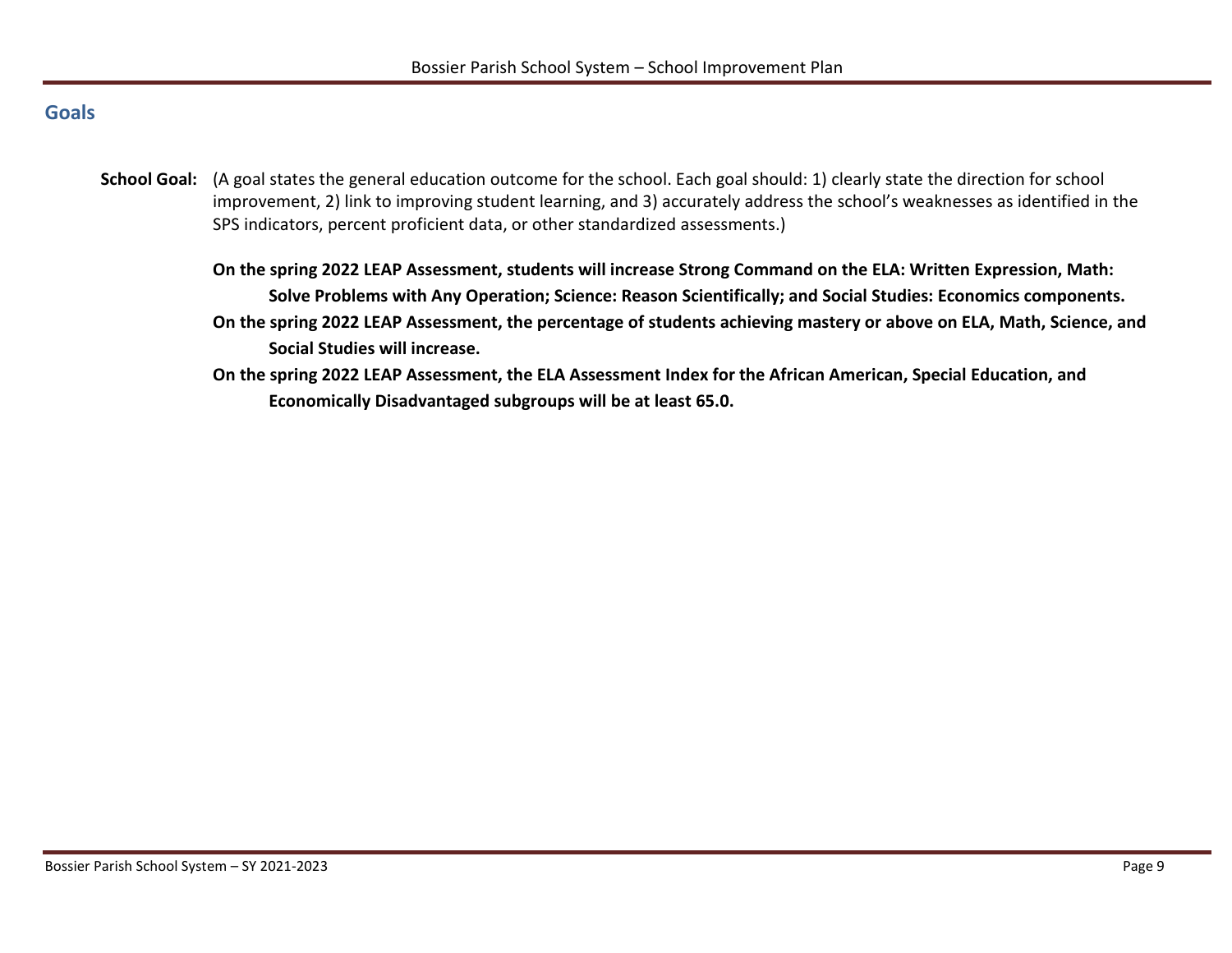#### <span id="page-9-1"></span><span id="page-9-0"></span>**1.3 Strategies for Improvement (Required Element)**

Provide a description of schoolwide strategies that the school is implementing to: **1)** use methods and instructional strategies that strengthen the academic program in the school; **2)** increase the amount and quality of learning time; **3)** help provide an enriched and accelerated curriculum, which may include programs, activities, and courses necessary to provide a well-rounded education; and **4)** include interventions and strategies to increase student achievement in underperforming subgroups. Be sure to address all four strategies and identify the Believe to Achieve: Educational Priorities the school will target in the narrative.

| <b>Content Area(s):</b>                                      |                                                                                                                                                                                                                                                                                                                                                                                                                                                                                                                                                       |                                                                                                                                                                                                                                                                                                                                                        |
|--------------------------------------------------------------|-------------------------------------------------------------------------------------------------------------------------------------------------------------------------------------------------------------------------------------------------------------------------------------------------------------------------------------------------------------------------------------------------------------------------------------------------------------------------------------------------------------------------------------------------------|--------------------------------------------------------------------------------------------------------------------------------------------------------------------------------------------------------------------------------------------------------------------------------------------------------------------------------------------------------|
| Objective(s):                                                | On the 2022 LEAP assessment, students will increase to at least 33% Strong Command on the ELA: Written Expression component.<br>On the 2022 LEAP assessment, students will increase to at least 50% Strong Command on the Math: Solve Problems with Any Operation component.<br>On the 2022 LEAP assessment, students will increase to at least 40% Strong Command on the Science: Reason Scientifically component.<br>On the 2022 LEAP assessment, students will increase to at least 35% Strong Command on the Social Studies: Economics component. |                                                                                                                                                                                                                                                                                                                                                        |
|                                                              | <b>Action Plan</b>                                                                                                                                                                                                                                                                                                                                                                                                                                                                                                                                    | <b>Evidence of Effectiveness</b>                                                                                                                                                                                                                                                                                                                       |
| Accelerate<br>Tier 1 Curriculum Science: Amplify<br>Sequence | Guaranteed and viable curriculum checked through Lesson Plans and<br>Walkthrough observations and PLCs (what will be taught):<br>Tier 1 Curriculum ELA: Guidebooks, ARC, Writing Revolution, IRLA,<br>Tier 1 Curriculum Math: Zearn, Eureka, Accelerate<br>Tier 1 Curriculum Social Studies: Social Studies Weekly; LA Scope and                                                                                                                                                                                                                      | Formative and Summative Assessment Data analyzed and utilized to inform<br>instructional decisions. PLC agendas and minutes.<br>(CFAs, Guidebook Assessment Quizzes, District Cold Read Assessments,<br>Science Benchmarks, DBQs, Culminating Writing Tasks, Mid & End of<br>Module tests, CFUs, and Exit Tickets, Report Card Data, School Pace Data) |
|                                                              | Instructional and assessment strategies that strengthen the<br>academic program (What it will look like in the classroom. Include<br>associated supplies and materials. Include plans for use of                                                                                                                                                                                                                                                                                                                                                      | Administrative Walkthroughs and Teacher Observations<br><b>Lesson Plan Documentation</b><br>Use of Pear Deck, Seesaw, ZEARN, Reflex,                                                                                                                                                                                                                   |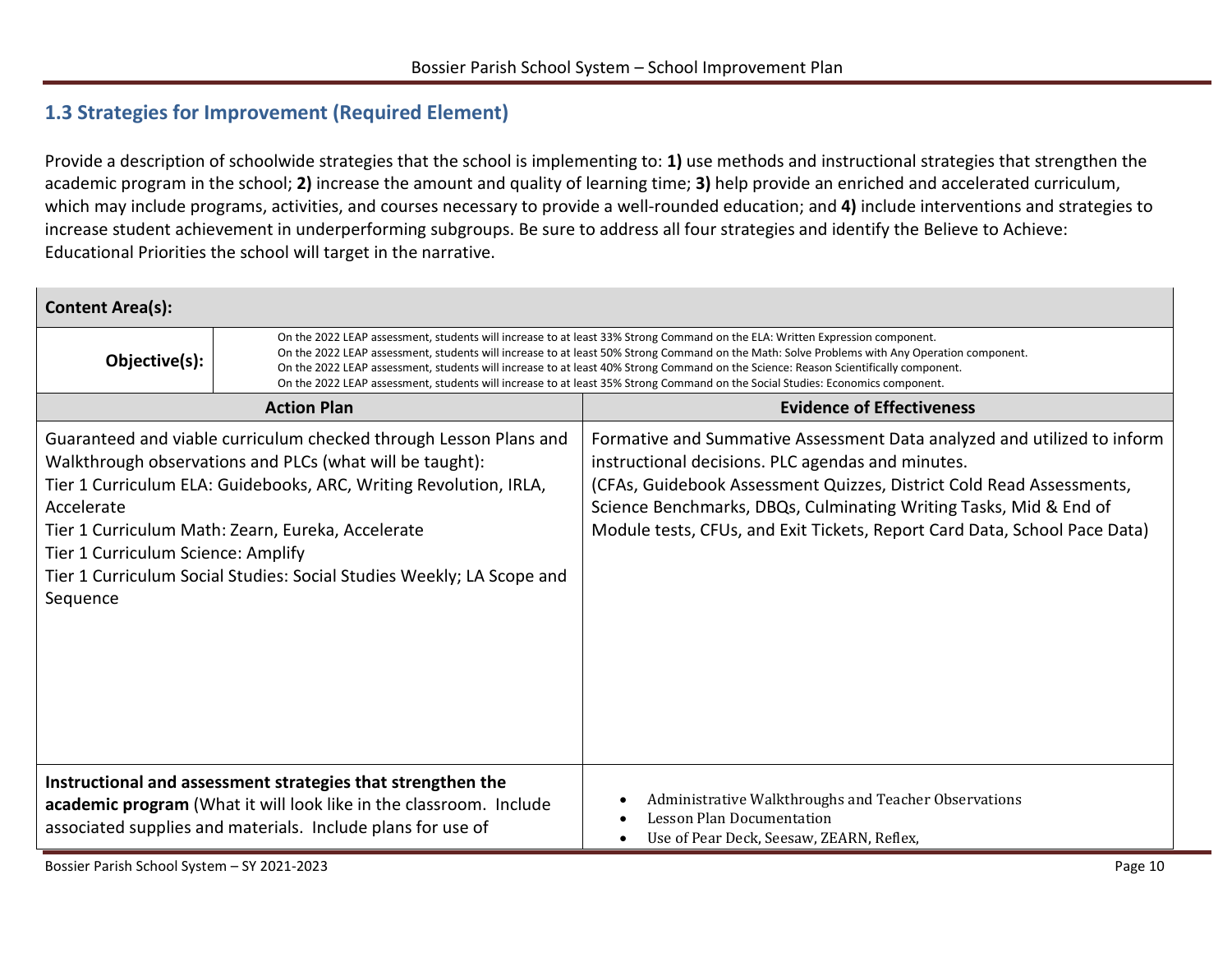| assessment to inform instruction, integration of technology, and/or<br>other programs):<br>Student learning will improve as Collaborative Teams of teachers work together to<br>refine essential standards, common formative assessments, best practices, data<br>analysis, Response to Intervention, and enrichment.<br>Student learning will improve as Collaborative Teams of teachers work together to<br>determine the most appropriate strategies to strengthen all levels of learning<br>through "Walk to RTI" with IRLA, CFA's, and Zearn and Module tests.<br>Student learning will improve through the use of Whole Brain, Kagan Structures,<br>Saxon Phonics, On-Course Assessment, ARC Walk the Block, Guidebooks, ARC/IRLA,<br>Amplify, DBQs, SS Weekly, Writing Revolution, Differentiated Instruction, | On-Course Assessment data, CFA data, School Pace data, Benchmarks, and<br>DBQs.                                                         |
|-----------------------------------------------------------------------------------------------------------------------------------------------------------------------------------------------------------------------------------------------------------------------------------------------------------------------------------------------------------------------------------------------------------------------------------------------------------------------------------------------------------------------------------------------------------------------------------------------------------------------------------------------------------------------------------------------------------------------------------------------------------------------------------------------------------------------|-----------------------------------------------------------------------------------------------------------------------------------------|
| Zearn/Eureka, and Science Benchmarks.                                                                                                                                                                                                                                                                                                                                                                                                                                                                                                                                                                                                                                                                                                                                                                                 |                                                                                                                                         |
| Interventions and strategies to increase student achievement in<br>underperforming subgroups (Include plans for dedicated time for<br>intervention, enrichment, and acceleration):                                                                                                                                                                                                                                                                                                                                                                                                                                                                                                                                                                                                                                    | Master RTI Scheduling for Tier 2 and 3, RTI Lesson Plans, assessments, CFA data<br>analysis, RTI grouping charts, School Pace, reports. |
| Creation of STEM Lab<br>Creation of Intervention Team & Literacy Committee<br>Differentiation of duties between Intervention and Leadership Team<br>Diverse Learning Guide and Supports; EL Instruction, Eureka Foundational Skills,<br>Saxon Phonics; IRLA kits; Lively Letters; Accelerate                                                                                                                                                                                                                                                                                                                                                                                                                                                                                                                          |                                                                                                                                         |
|                                                                                                                                                                                                                                                                                                                                                                                                                                                                                                                                                                                                                                                                                                                                                                                                                       |                                                                                                                                         |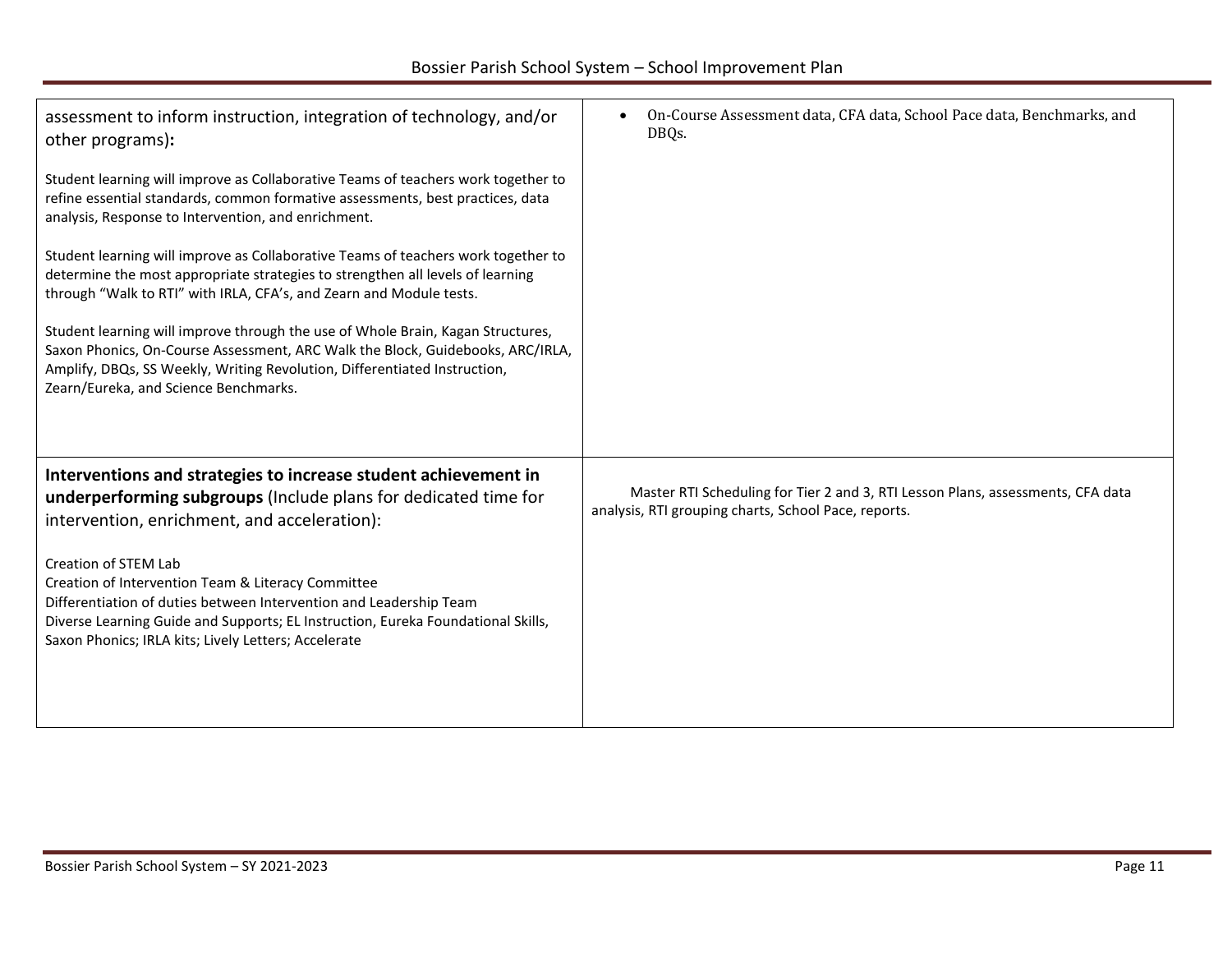#### **1.3 Strategies for Improvement (Required Element)**

Provide a description of schoolwide strategies that the school is implementing to: **1)** use methods and instructional strategies that strengthen the academic program in the school; **2)** increase the amount and quality of learning time; **3)** help provide an enriched and accelerated curriculum, which may include programs, activities, and courses necessary to provide a well-rounded education; and **4)** include interventions and strategies to increase student achievement in underperforming subgroups. Be sure to address all four strategies and identify the Believe to Achieve: Educational Priorities the school will target in the narrative.

| <b>Content Area(s):</b>                                      |                                                                                                                                                                                                                                                                                                                                                                                                                                                                                                                                                                                                                                                                                                                                                                      |                                                                                                                                                                                                                                                                                                                                                        |
|--------------------------------------------------------------|----------------------------------------------------------------------------------------------------------------------------------------------------------------------------------------------------------------------------------------------------------------------------------------------------------------------------------------------------------------------------------------------------------------------------------------------------------------------------------------------------------------------------------------------------------------------------------------------------------------------------------------------------------------------------------------------------------------------------------------------------------------------|--------------------------------------------------------------------------------------------------------------------------------------------------------------------------------------------------------------------------------------------------------------------------------------------------------------------------------------------------------|
| Objective(s):                                                | On the 2022 ELA LEAP assessment, the percentage of students scoring mastery and advanced will increase to at least 60% from 49% on the 2021 assessment.<br>On the 2022 Math LEAP assessment, the percentage of students scoring mastery and advanced will increase to at least 60% from 53% on the 2021 assessment.<br>On the 2022 Science LEAP assessment, the percentage of students scoring mastery and advanced will increase to at least 45% from 29% on the 2021 assessment.<br>On the 2022 Social Studies LEAP assessment, the percentage of students scoring mastery and advanced will increase to at least 45% from 31% on the 2021 assessment.<br>On the 2022 ELA LEAP assessment, all subgroups will have an overall assessment index of 65.0 or greater. |                                                                                                                                                                                                                                                                                                                                                        |
|                                                              | <b>Action Plan</b>                                                                                                                                                                                                                                                                                                                                                                                                                                                                                                                                                                                                                                                                                                                                                   | <b>Evidence of Effectiveness</b>                                                                                                                                                                                                                                                                                                                       |
| Accelerate<br>Tier 1 Curriculum Science: Amplify<br>Sequence | Guaranteed and viable curriculum checked through Lesson Plans and<br>Walkthrough observations and PLCs (what will be taught):<br>Tier 1 Curriculum ELA: Guidebooks, ARC, Writing Revolution, IRLA,<br>Tier 1 Curriculum Math: Zearn, Eureka, Accelerate<br>Tier 1 Curriculum Social Studies: Social Studies Weekly; LA Scope and                                                                                                                                                                                                                                                                                                                                                                                                                                     | Formative and Summative Assessment Data analyzed and utilized to inform<br>instructional decisions. PLC agendas and minutes.<br>(CFAs, Guidebook Assessment Quizzes, District Cold Read Assessments,<br>Science Benchmarks, DBQs, Culminating Writing Tasks, Mid & End of<br>Module tests, CFUs, and Exit Tickets, Report Card Data, School Pace Data) |
|                                                              | Instructional and assessment strategies that strengthen the<br>academic program (What it will look like in the classroom. Include                                                                                                                                                                                                                                                                                                                                                                                                                                                                                                                                                                                                                                    | Administrative Walkthroughs and Teacher Observations                                                                                                                                                                                                                                                                                                   |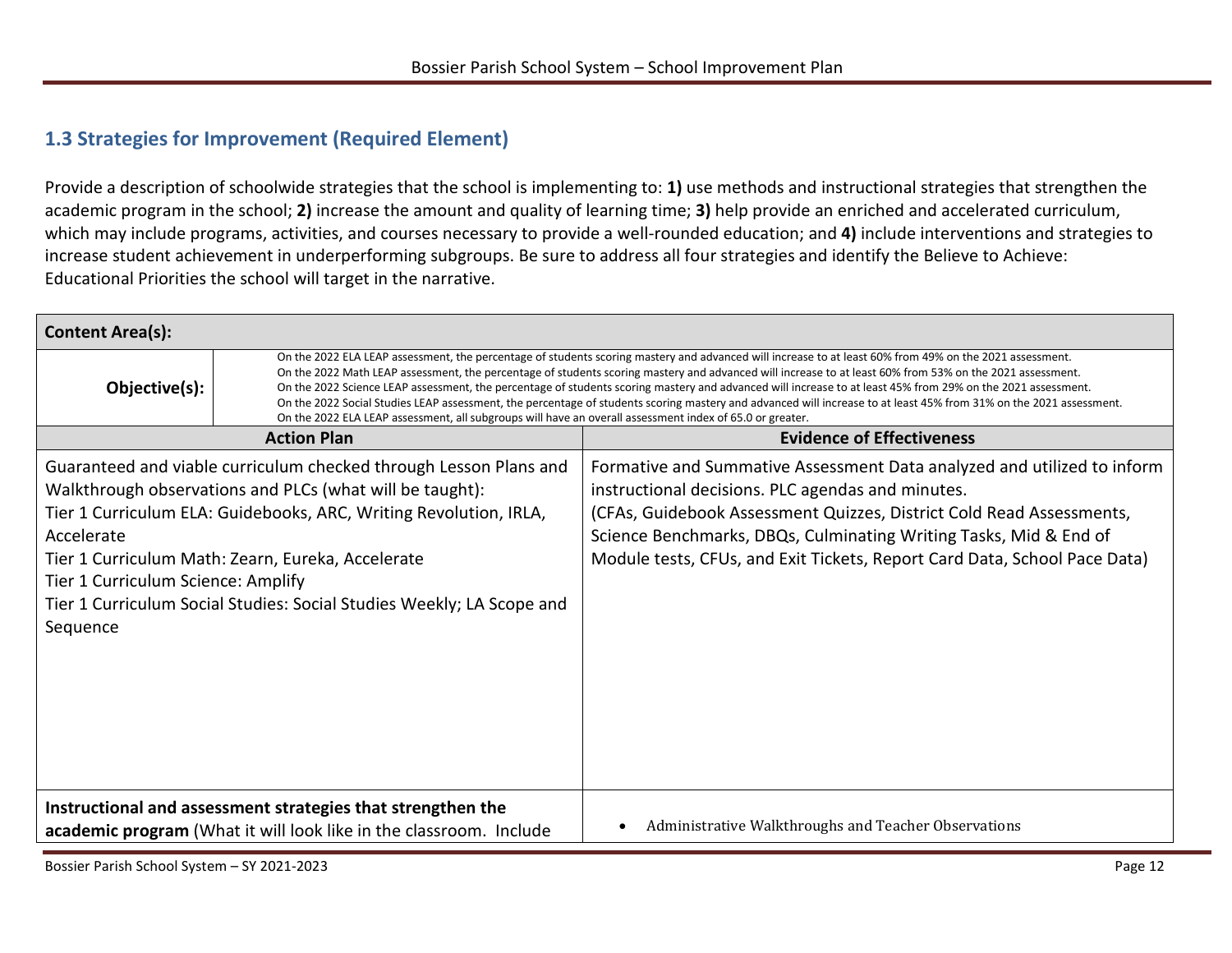| associated supplies and materials. Include plans for use of<br>assessment to inform instruction, integration of technology, and/or<br>other programs):                                                                                                                                       | Lesson Plan Documentation<br>Use of Pear Deck, Seesaw, ZEARN, Reflex,<br>On-Course Assessment data, CFA data, School Pace data, Benchmarks, and<br>DBQs. |
|----------------------------------------------------------------------------------------------------------------------------------------------------------------------------------------------------------------------------------------------------------------------------------------------|----------------------------------------------------------------------------------------------------------------------------------------------------------|
| Student learning will improve as Collaborative Teams of teachers work together to<br>refine essential standards, common formative assessments, best practices, data<br>analysis, Response to Intervention, and enrichment.                                                                   |                                                                                                                                                          |
| Student learning will improve as Collaborative Teams of teachers work together to<br>determine the most appropriate strategies to strengthen all levels of learning<br>through "Walk to RTI" with IRLA, CFA's, and Zearn and Module tests.                                                   |                                                                                                                                                          |
| Student learning will improve through the use of Whole Brain, Kagan Structures,<br>Saxon Phonics, On-Course Assessment, ARC Walk the Block, Guidebooks, ARC/IRLA,<br>Amplify, DBQs, SS Weekly, Writing Revolution, Differentiated Instruction,<br>Zearn/Eureka, and Science Benchmarks.      |                                                                                                                                                          |
| Interventions and strategies to increase student achievement in<br>underperforming subgroups (Include plans for dedicated time for<br>intervention, enrichment, and acceleration):                                                                                                           | Master RTI Scheduling for Tier 2 and 3, RTI Lesson Plans, assessments, CFA data<br>analysis, RTI grouping charts, School Pace, reports.                  |
| Creation of STEM Lab<br>Creation of Intervention Team & Literacy Committee<br>Differentiation of duties between Intervention and Leadership Team<br>Diverse Learning Guide and Supports; EL Instruction, Eureka Foundational Skills,<br>Saxon Phonics; IRLA kits; Lively Letters; Accelerate |                                                                                                                                                          |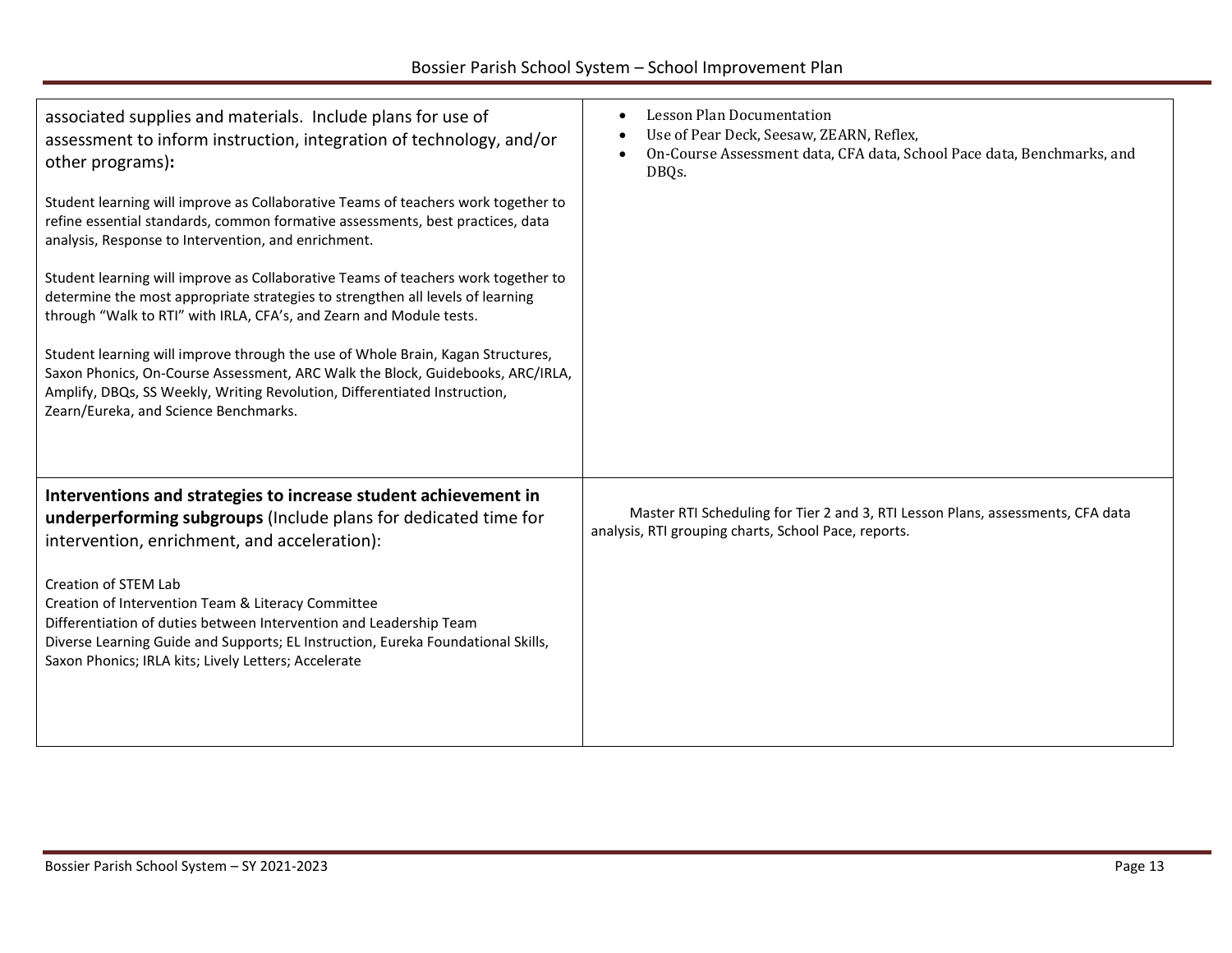#### <span id="page-13-1"></span><span id="page-13-0"></span>**1.4 Student Support Services (Required Element)**

Provide a description of schoolwide improvement strategies the school is implementing to address student well-being through activities such as counseling, school-based mental health programs, specialized instructional support services, mentoring services, and other strategies to improve students' social and emotional skills that align with the results of the comprehensive needs assessment and address applicable Believe to Achieve: Educational Priorities.

| <b>Student Support Services</b>                                                                                                                                                                                                                                                                                                                                                                                                                                                                                                                                                                                                                       |                                                                                                                                                                                               |
|-------------------------------------------------------------------------------------------------------------------------------------------------------------------------------------------------------------------------------------------------------------------------------------------------------------------------------------------------------------------------------------------------------------------------------------------------------------------------------------------------------------------------------------------------------------------------------------------------------------------------------------------------------|-----------------------------------------------------------------------------------------------------------------------------------------------------------------------------------------------|
| <b>Narrative</b>                                                                                                                                                                                                                                                                                                                                                                                                                                                                                                                                                                                                                                      | <b>Evidence of Effectiveness</b>                                                                                                                                                              |
| The district has purchased a SEL curriculum that schools will be<br>implementing beginning spring semester 2022. We have finished our<br>parent and teacher surveys. Teachers rated students using SIBSS and<br>SRSS. When we get scores back from the district, we will determine<br>which intervention group each child needs to be placed into. A SEL<br>team at the school will be involved in teaching SEL curriculum to<br>students at least twice a month for a minimum of 30 minutes. Some<br>of our most extreme cases will be referred to one of our approved<br>outside counseling agencies that come into the schools to see<br>students. | PBIS data, decrease in referral rates, quarterly survey or interviews<br>with teachers to determine social emotional growth of students who<br>scored "at risk" on the initial rating scales. |